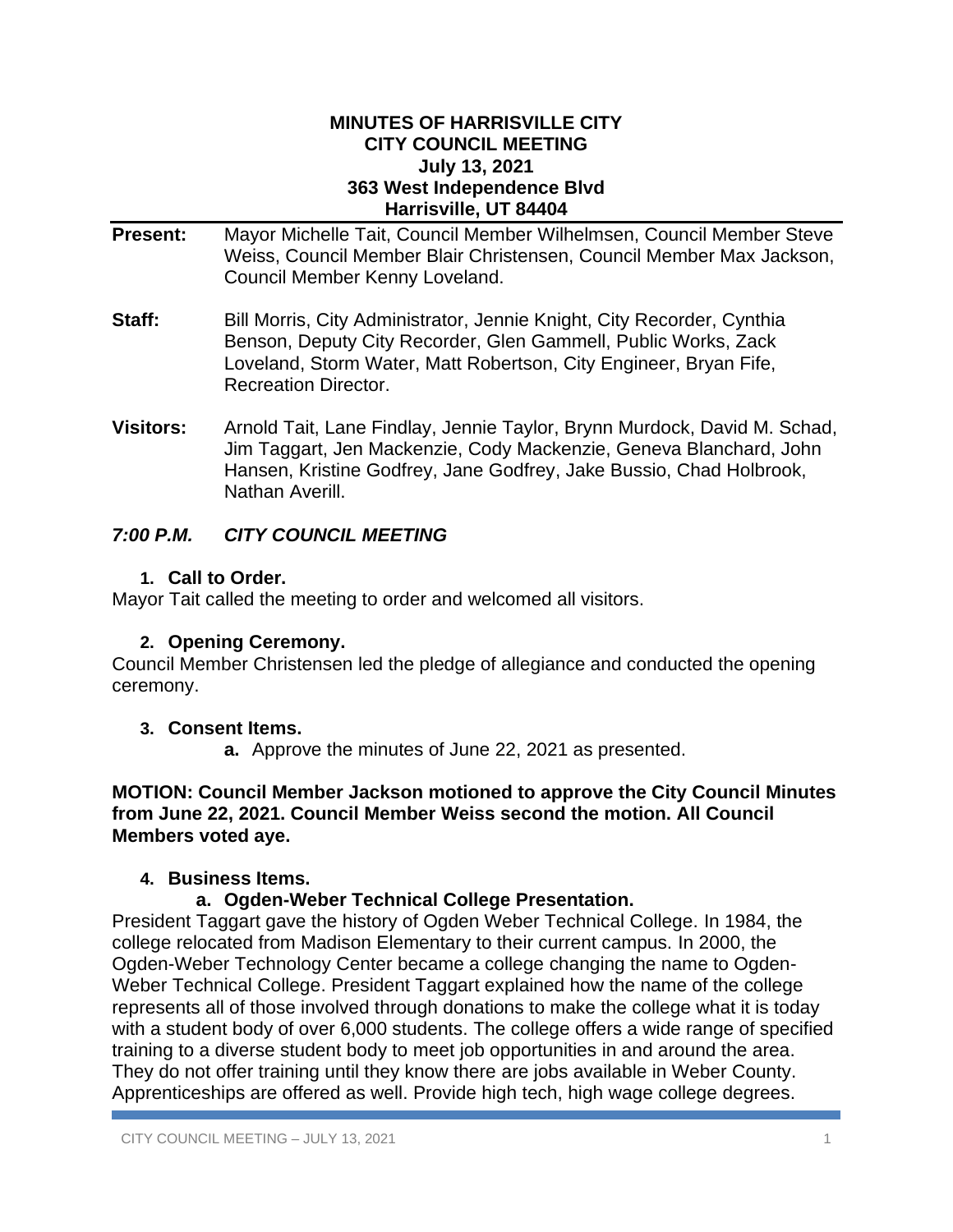Scholarships are in place to help students graduate with no debt so they can stay within our communities after graduation. High school students attend tuition free. President Taggart further expressed the return on investment is for many students to be able to graduate with a college degree. Also, the graduating students are placing back into the community over an \$80,000 due to their salaries. To thank Harrisville for supporting the tech college, they are awarding a scholarship to give to a member of our own community. It is a 50<sup>th</sup> year Anniversary Community Scholarship, adult resident of Harrisville City to the college, to award to someone already enrolled or who will enroll in the college.

Mayor Tait asked how we should implement the selection process. President Taggart responded they would allow the cities to decide how to award the scholarship or make a selection. Mayor asked when this will go into effect. The decision will need to be made by December to cover the following year. This is a half year, six (6) month, tuition scholarship.

### **b. Weber School District Presentation**

Dr. Stevens said Weber School district and Ogden Weber Tech College have a great standard of working together. They are sharing some information about the upcoming bond. The board has not made a decision but they anticipate that decision will be made in August. At that time, they will look at whether or not to bond and what will be included. Three things to consider; 1 - managing enrollment growth, 2 - aging facilities, and 3 - being sensitive to tax payers. Their board has been actively soliciting from constituents to get public feedback. They recognize the growth with most schools being at capacity or slightly over. The West side is recognized as being an area needed for additional construction. The need is for a high school, Jr high, and an elementary. All high schools are over capacity except Bonneville. Jr. High's serving Harrisville are over capacity. Wahlquist and Orion have these needs. When they look to bond, they are keeping up with aging facilities. Wahlquist was 73 years old when they reconstructed the school. Highest level of need is Roosevelt Elementary, TH Bell, Canyon View, etc.

He outlined the needs and priorities when enrollment and growth supersede the aging facilities. They are also considering the appetite from the community. They are finding there is very little appetite for a bond. With this bond, they would have the capacity to build a high school, Jr high, and build another elementary as well as replacing the older school without raising the tax rate. This will be the fifth bond they have put forth that would not increase the tax rate. At this time the board is seeking input from the public.

Mayor Tait asked if there is anything going to happen in or around Harrisville. Dr. Stevens said the property west of Washington and south of 1700 north would play into replacing our special needs school, Canyon View. There will be a few more years before that. They are looking at moving that school into the current Pioneer School and then rebuilding Pioneer Elementary on the property in North Ogden. Other properties the district is taking into consideration building on if they bond; a high school in Taylor on 50 acres approximately 2200 south 4400 west, a Jr high on 2200 south and 2700 west 27 acres. And an elementary on 5100 west 3300 south. By previously owning this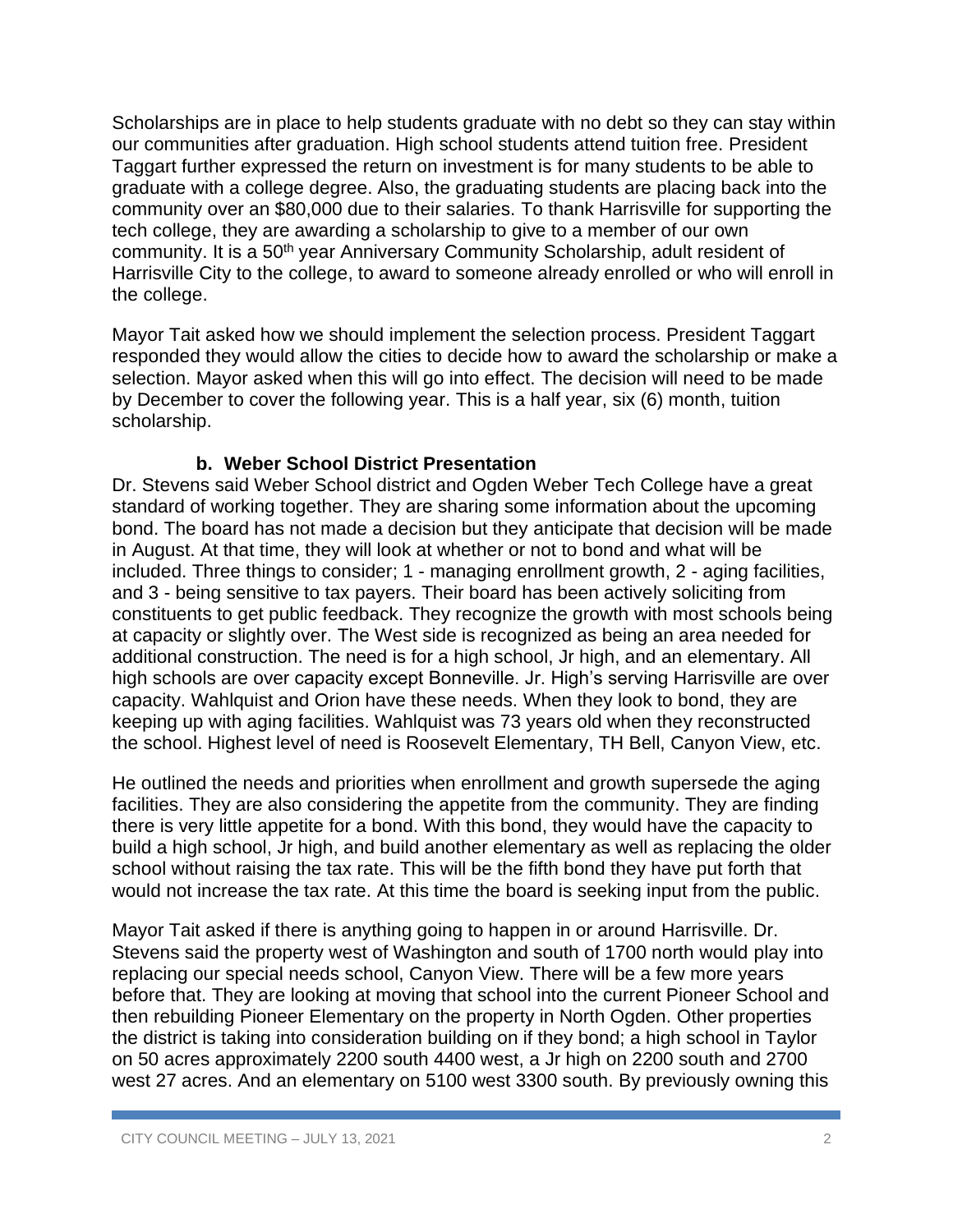property, the district will not have to include the cost of the property in the bond. If they were trying to buy property now, that would be a significant problem. Lane Findley with community relations was introduced after a short video about bonding and how it works.

# **c. Major Brent Taylor Foundation Presentation**

Jennie Taylor explained in commemoration of the 20<sup>th</sup> year since 9/11, the Brent Taylor foundation has reached out to local businesses to put together a project called, "WEber Remembers" with an emphasis on the word 'WE'. Everyone remembers where they were that day. The entire generation of younger children do not have a memory of this event. The purpose of the project is to have those participating by sharing an experience, remembering and recommitting. Not to dwelling on this event but recommit to the unity that permeated our community, state and country after that day. The pandemic has been difficult and this is a perfect way for Weber County to lead the way. She is asking each city to help create an interactive experience. They are creating a timeline walking everyone through the experience. They would like each community to participate by providing one to four high resolution photos that represent the city, digital copy of the logo, and three to four sentences that define our community. They would like to involve the school districts and the children attending by having interactive things for the children. The Saturday events will include the community center with public service individuals available to interact with the community with food trucks and performing groups inside to celebrate our community, state, and nation. She offered one last invitation explaining on July 21<sup>st</sup>, 2021 at the Shepard Union Building in the Fireplace Lounge, from 9-4pm, individuals can meet with interns at Weber State to answer what they remember about 911. They would like to share this with the historical society. Again, everyone remembers where they were on that day. She asked Council to help communicate with the residents to make people aware of what is happening, to celebrate rising above a tragedy.

#### **d. PUBLIC HEARING: Harrisville City Council will take comments for or against Harrisville Ordinance 524; an ordinance annexing 7.24 acres of property located at approximately 100 East 2200 North, in accordance with UCA §10-2-415.**

Bill Morris said this annexation is consistent with the annexation policy plan and the zoning is consistent with what is in the surrounding subdivision.

**MOTION: Council Member Weiss motioned to open the public hearing to take comments for or against Harrisville Ordinance 524; an ordinance annexing 7.24 acres of property located at approximately 100 East 2200 North, in accordance with UCA §10-2-415. Council Member Wilhelmsen seconded the motion. All Council Members voted aye.**

No public comments were offered.

**MOTION: Council Member Weiss motioned to close the public hearing. Council Member Wilhelmsen seconded the motion. All Council Members votes aye.**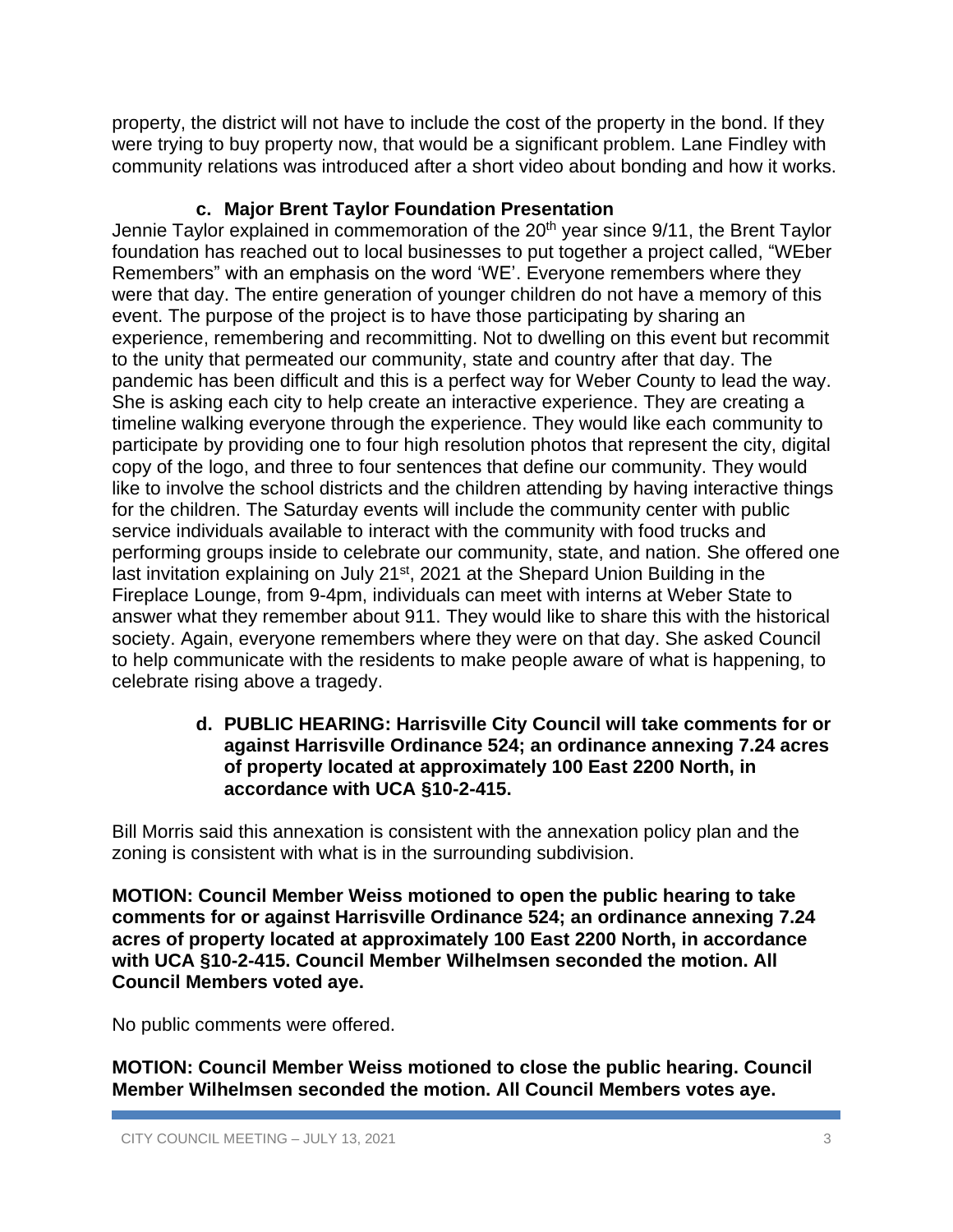#### **e. PUBLIC HEARING: Harrisville City Council will take comments for or against Harrisville Resolution 21-09; a resolution adopting the Storm Water Capital Facilities Plan in accordance with UCA §10-9a-205.**

Bill Morris explained the Capital Facilities Plan and how this is required to address impact fee increases. Matt Robertson presented the plan for the council. He included a memo to summarize the plan. The capital facilities plan is also referred to as a master plan for the storm drain facilities and infrastructure. Harrisville's infrastructure includes 18 miles of pipe, 300+ manholes, 40 detention basins, 700+ catch basins. They setup a computer module to show the immediate concerns in the case of large storm events. There are no glaring areas that are undersized that would be an immediate threat, but there are existing deficiencies. They then take future conditions with build out projects and run the model again. These are identified as system improvements that can be paid with impact fees. This allows for when development comes into the city which increases costs to the cities. By using impact fees to pay for improvements, the new development impact pays for the increase improvements. The plan identifies those existing deficiencies and the improvement needs for the city.

One project is our Public Works facility is at capacity and as the city grows, this needs to be address. The Impact Fee Act allows expansion of the facilities to accommodate the growth of the city. An estimated 20% of this project is for the growth of the storm water system on the property. Also, proposed in the plan is a new building to supplement the existing building. Another project is upsizing 4-mile creek culvert under Highway 89. This is stated as a high priority in the plan and is an existing deficiency. As future growth of the city occurs the flow that is currently there will diminish. Another large project will be six-mile creek pipe on the north end of the golf course on each side of Highway 89.

The plan identifies these projects, as the impact fee facility plans, to determine the next 6-10 years. A financial consultant will use that to conduct an impact fee analysis. The city can then work with the consultant to prepare an impact fee analysis.

Bill Morris said we are not adopting an impact fee tonight, but adopting the plan to hire a financial consultant to prepare an impact fee analysis.

**MOTION: Council Member Jackson motioned to open the public hearing to take comments for or against Harrisville Resolution 21-09; a resolution adopting the Storm Water Capital Facilities Plan in accordance with UCA §10-9a-205. Council Member Loveland seconded the motion. All Council Members voted aye.**

No public comments were offered.

**MOTION: Council Member Christensen motioned to close the public hearing. Council Member Loveland seconded the motion. All Council Members voted aye.**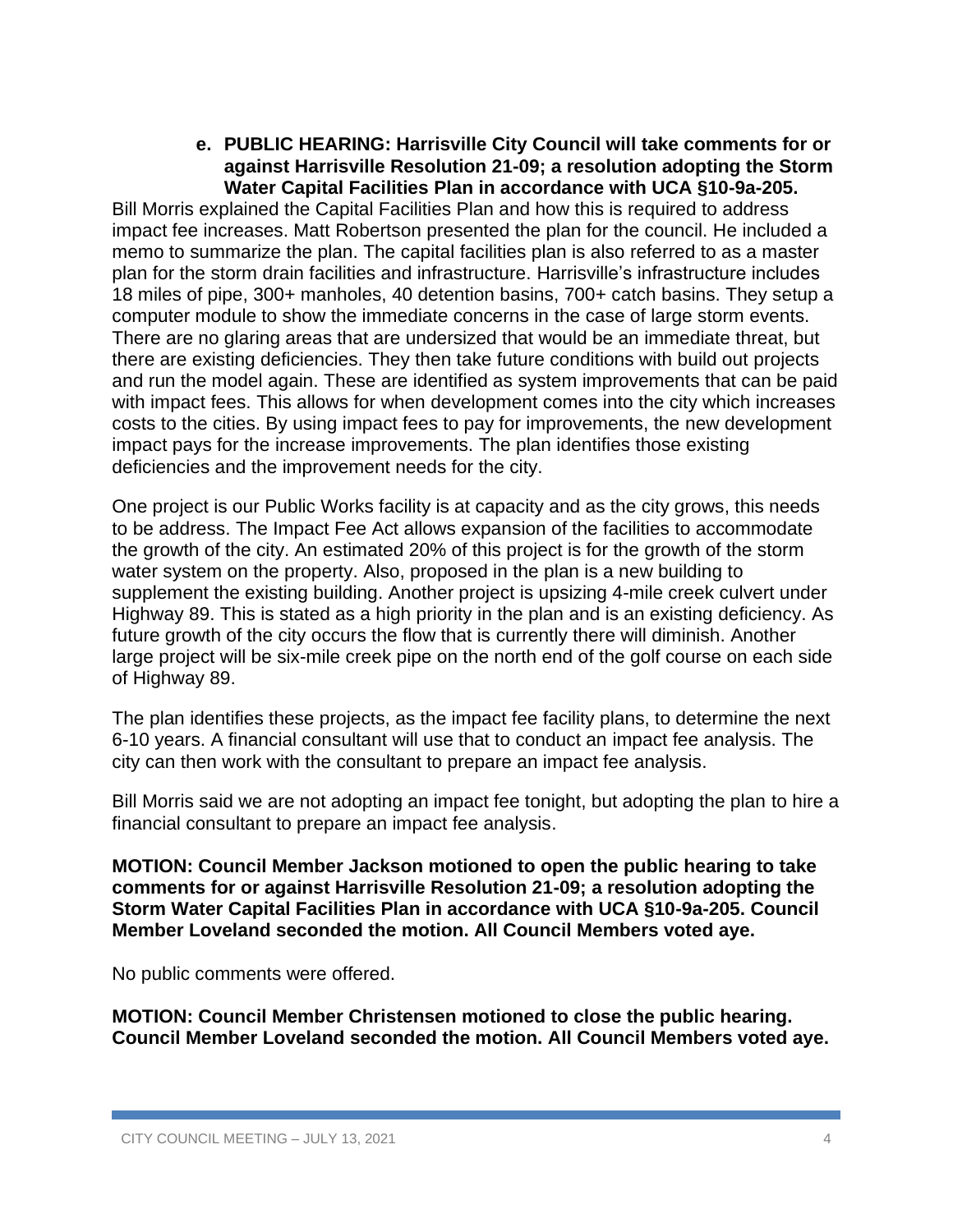#### **f. Discussion/possible action to adopt Harrisville Ordinance 524; an ordinance annexing 7.24 acres of property located at approximately 100 East 2200 North.**

Bill Morris was happy to report to the council that all the findings have met the state law with public notices and included plat. This project is coming in as R-1-10 zone and authorizing the mayor to finish this. Mayor Tait asked for clarification on the North Ogden portion. Bill Morris explained this project is side by side with North Ogden. Council Member Jackson asked if the zoning is consistent with what will go into North Ogden.

Geneva Blanchard outlined the Harrisville portion. She said the project is already annexed into North Ogden as an R-1-8 zone. Planning Commission will see the preliminary plan tomorrow night.

**Motion: Council Member Weiss motioned to adopt Harrisville Ordinance 524; an ordinance annexing 7.24 acres of property located at approximately 100 East 2200 North. Council Member Wilhelmsen seconded the motion. A Roll Call Vote was taken.**

| <b>Council Member Loveland</b>    | Yes        |
|-----------------------------------|------------|
| <b>Council Member Jackson</b>     | <b>Yes</b> |
| <b>Council Member Christensen</b> | <b>Yes</b> |
| <b>Council Member Weiss</b>       | Yes        |
| <b>Council Member Wilhelmsen</b>  | Yes        |

**Motion passed 5-0.**

### **g. Discussion/possible action to adopt Harrisville Resolution 21-08; a resolution adopting the 2021 Certified Tax Rate.**

Bill Morris explained the 2021 Certified Tax Rate is provided by Weber County. Some cities adjust this rate through truth and taxation. The certified tax rate for Harrisville is .000708. The county will receive a copy of this resolution once adopted. Mayor Tait explained that our current adopted budget is based off this tax rate.

Bill Morris said this is 11% less than what it was last year. Some communities keep the same rate year to year through truth and taxation. He said the notice would have to go out that we were raising it by 11% if the council wished to keep the tax rate at what it is now even though they would not be actually raising the tax rate for the residents. This is often confusing to the public.

Council Member Wilhelmsen said we have cut back as much as we can, asking if we are looking at a potential of having an increase. Mayor Tait said that is a valid concern to address next budget year. Council Member Wilhelmsen said they would like to stay ahead. Council Member Weiss said there is some development coming in. Council Member Wilhelmsen said that is the hope.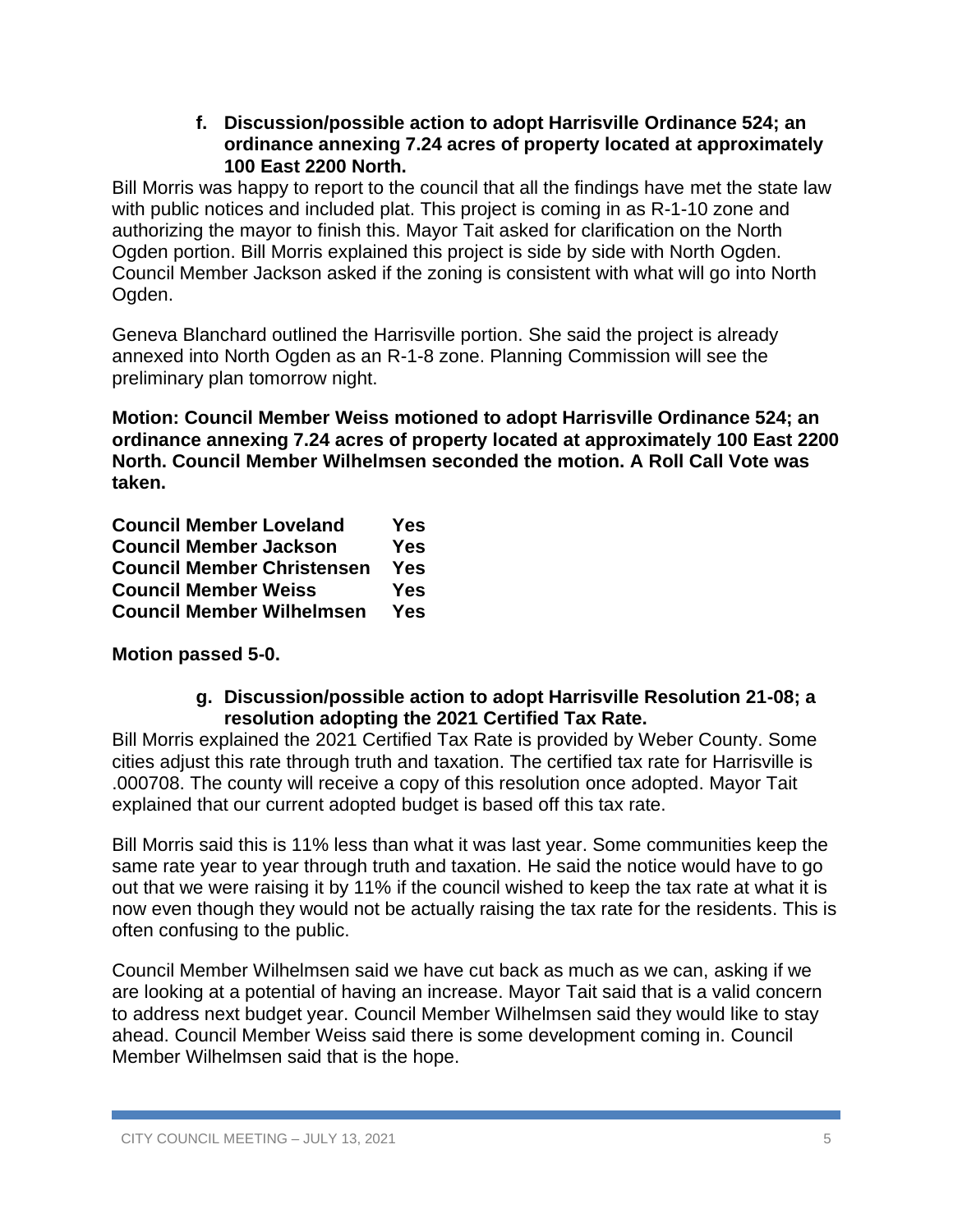**MOTION: Council Member Weiss motion to adopt Resolution 21-08; a resolution adopting the 2021 Certified Tax Rate. Council Member Christensen seconded the motion. A Roll Call Vote was taken.**

| <b>Council Member Loveland</b>    | Yes        |
|-----------------------------------|------------|
| <b>Council Member Jackson</b>     | Yes        |
| <b>Council Member Christensen</b> | <b>Yes</b> |
| <b>Council Member Weiss</b>       | Yes        |
| <b>Council Member Wilhelmsen</b>  | Yes        |

**Motion passed 5-0.**

**h. Discussion/possible action to adopt Harrisville Resolution 21-09; a resolution adopting the Storm Water Capital Facilities Plan.**

Bill Morris said this resolution adopts the plan the city engineer presented. Council Member Jackson asked about the expansion of public works, as well as opening up the flow of four-mile and six-mile creek. Matt Robertson clarified there are 17 projects identified in the plan. Some are existing deficiencies and some that will be needed in the future. Council Member Wilhelmsen asked for clarification on what is being adopted. Mayor Tait clarified the plan is to have a consultant perform the study.

**MOTION: Council Member Christensen motion to adopt Harrisville Resolution 21- 09; a resolution adopting the Storm Water Capital Facilities Plan. Council Member Jackson seconded the motion. A Roll Call Vote was taken.**

| <b>Council Member Loveland</b>    | Yes        |
|-----------------------------------|------------|
| <b>Council Member Jackson</b>     | <b>Yes</b> |
| <b>Council Member Christensen</b> | <b>Yes</b> |
| <b>Council Member Weiss</b>       | <b>Yes</b> |
| <b>Council Member Wilhelmsen</b>  | Yes        |

**Motion passed 5-0.**

### **i. Discussion/possible action to adopt Harrisville Resolution 21-10, a resolution to contract with Mackey Smith, Tanner LLC, for facilitation of American Rescue Plan Act (ARPA) funds.**

Bill Morris said this is the same firm that assisted with CARES funds disbursement last year. This will adopt a similar contract for the ARPA funds to meet an audit requirement. Mayor Tait stated she thought the firm did a really good job last year. They answered a lot of questions and really helped us through the process. Council Member Wilhelmsen asked how staying local affected us personally. Mayor Tait said it helped us immensely with the General Funds of the city. Bill Morris said the reporting was turned into the state, if there was a problem, that will be pointed out. Council Member Wilhelmsen said with the money going out, he would like to know how that affected the community.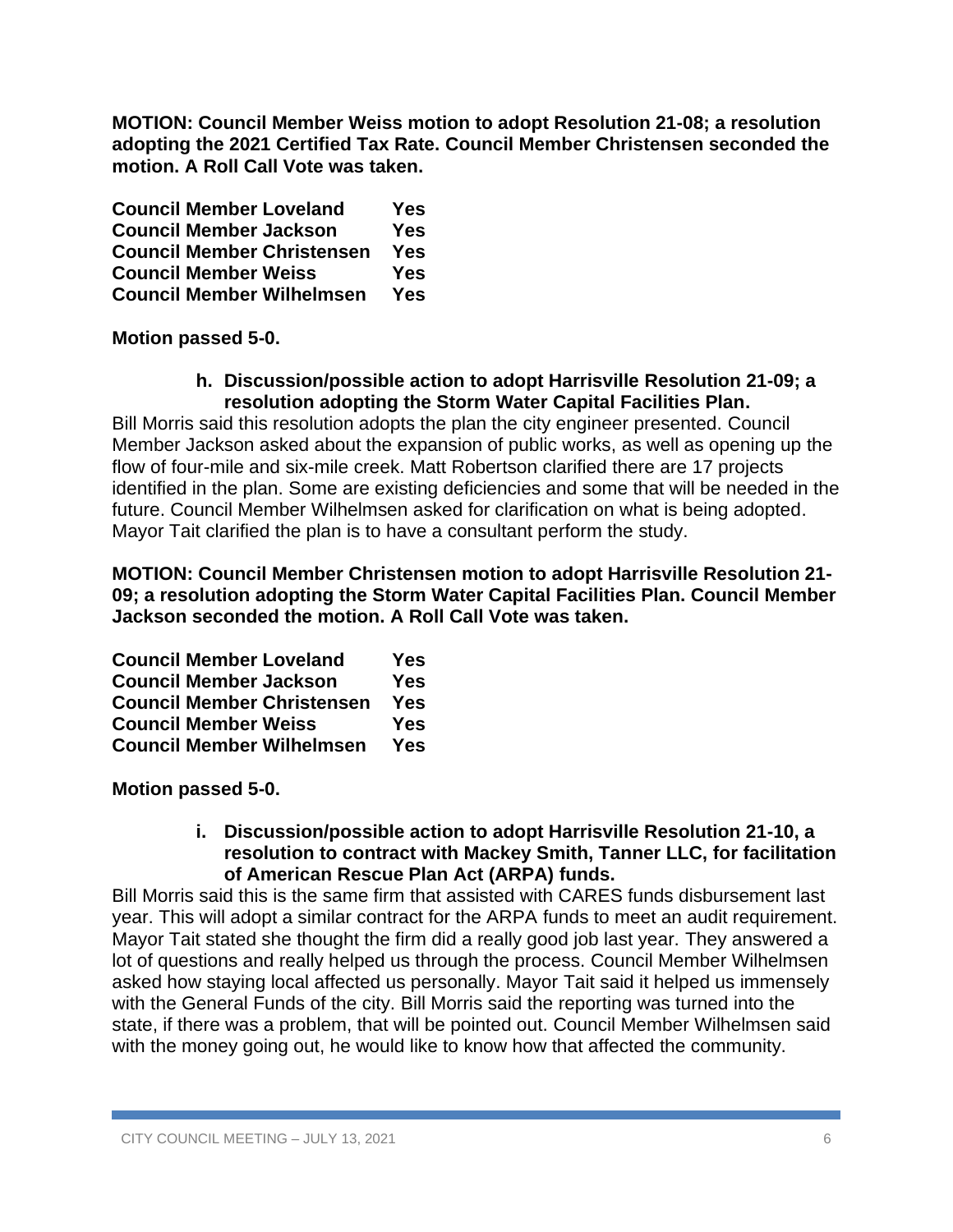Zack Loveland explained they started with the business grants. He notified each business that there was an opportunity to apply for the CARES funding. Mayor Tait recognized all of the efforts made in the process. Zack Loveland said we will be receiving \$813,000 of ARPA funds. There are different stipulations on how this can be spent versus the CARES funds. Mackey Smith is a good consultant to help us determine how best to spend these funds. Mayor Tait agreed it was a good resource to balance our decisions of where to best spend those funds.

**MOTION: Council Member Weiss motion to adopt Harrisville Resolution 21-10, a resolution to contract with Mackey Smith, Tanner LLC, for facilitation of American Rescue Plan Act (ARPA) funds. Council Member Wilhelmsen seconded the motion. A Roll Call Vote was taken.**

| <b>Council Member Loveland</b>    | Yes        |
|-----------------------------------|------------|
| <b>Council Member Jackson</b>     | <b>Yes</b> |
| <b>Council Member Christensen</b> | Yes        |
| <b>Council Member Weiss</b>       | <b>Yes</b> |
| <b>Council Member Wilhelmsen</b>  | Yes        |

**Motion passed 5-0.**

### **j. Discussion/possible action to approve purchase of Pocket Park Playground Equipment.**

Bryan Fife said there was a memo in the packet regarding the three bids that came in on the playground. The city engineer recommended Lucky Dog playground. Mayor Tait asked about a timeline. Matt Robertson said to be completed by October to give some leeway and to address the availability of materials. Council Member Wilhelmsen asked for clarification if this was the park on 1100 North. He said that he is concerned there are no locks on the gate entrance to the irrigation ditch. Glen Gammell explained these cannot be locked because this access is used for irrigation users. They would have to give the keys to a great number of people. Council Member Wilhelmsen has concern that a child would be at risk playing. He said there are other areas of concern and requested information available to warn parents of the need to be responsible. Bill Morris suggested some signage be installed.

**MOTION: Council Member Loveland motion to approve purchase of Pocket Park Playground Equipment to Lucky Dog Recreation as the low bid. Council Member Wilhelmsen seconded the motion. A Roll Call Vote was taken.**

| <b>Council Member Loveland</b>    | Yes        |
|-----------------------------------|------------|
| <b>Council Member Jackson</b>     | <b>Yes</b> |
| <b>Council Member Christensen</b> | <b>Yes</b> |
| <b>Council Member Weiss</b>       | <b>Yes</b> |
| <b>Council Member Wilhelmsen</b>  | Yes        |

**Motion passed 5-0.**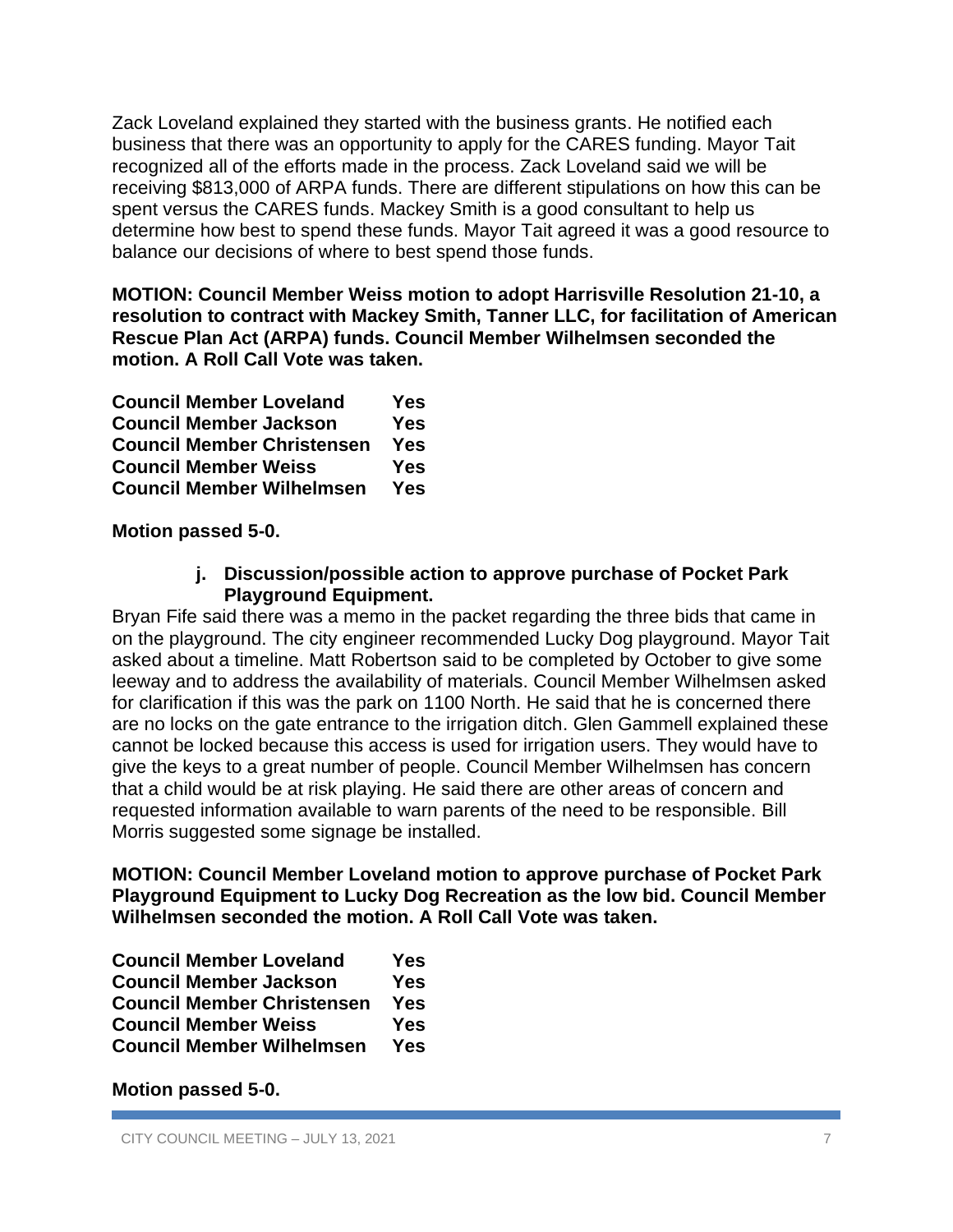### **k. Discussion/possible action to approve Main Park Crack Seal and Overlay.**

Glen Gammell said we are now taking care of trails and pathways throughout the city. The walkway at 2000 North was just done last week with a half of this paid for by a grant. He is looking at the pathway at Harrisville Park where it wraps to the splash pad. He is also looking at the area connecting to North Ogden. LaRose Paving came in at a good price, \$8,369. This will come out of transportation tax funds because this is an alternative transportation pathway.

**MOTION: Council Member Christensen motion to approve Main Park Crack Seal and Overlay. Council Member Weiss seconded the motion. A Roll Call Vote was taken.**

| <b>Council Member Loveland</b>    | Yes        |
|-----------------------------------|------------|
| <b>Council Member Jackson</b>     | <b>Yes</b> |
| <b>Council Member Christensen</b> | <b>Yes</b> |
| <b>Council Member Weiss</b>       | Yes        |
| <b>Council Member Wilhelmsen</b>  | Yes        |

### **Motion passed 5-0.**

### **5. Public Comments -** *(3 minute maximum)*

Jen McKenzie, lives at 575 West, they are having an issue with speeding. Traffic is consistently going 30-40 mph. They put safety signs in the street and were told they cannot do that. This is an ongoing issue. They have done what they can, nothing has been done. They cannot let their kids play outside. From 750 there is a radar sign, they do not have a sign for anything. Just because they are coming off of a main road, they are residential. She is asking for a speed sign.

Cody McKenzie seconds his wife, there is no speed limit sign, they have put out the signs, which have helped. When they put the signs in the road, this was not an issue. They were told they cannot put these in the road. Two kids almost got hit, and when they called this in they were approached of the possibility of a public intoxication. Extremely upsetting and asked for something to be done.

Council Member Weiss asked if the police presence helped. They have seen them 3-4 times but this is not a cop issue, they are not there to protect the street. Mayor Tait asked what they are asking for. Jen Mackenzie said they are asking for a sign on both sides of the street like what is coming off of Highway 89. When they see those signs, people slow down. Mayor Tait will follow up in staff meeting.

Kristine Godfrey attended Council to promote 4-H. Her daughter Jane is a horse ambassador for Weber County and part of her 4-H is promotion. Kristine and Jane have gone around to various cities to promote 4-H and to express thanks to the cities because they know they spend a lot of time and effort for our community. They wanted